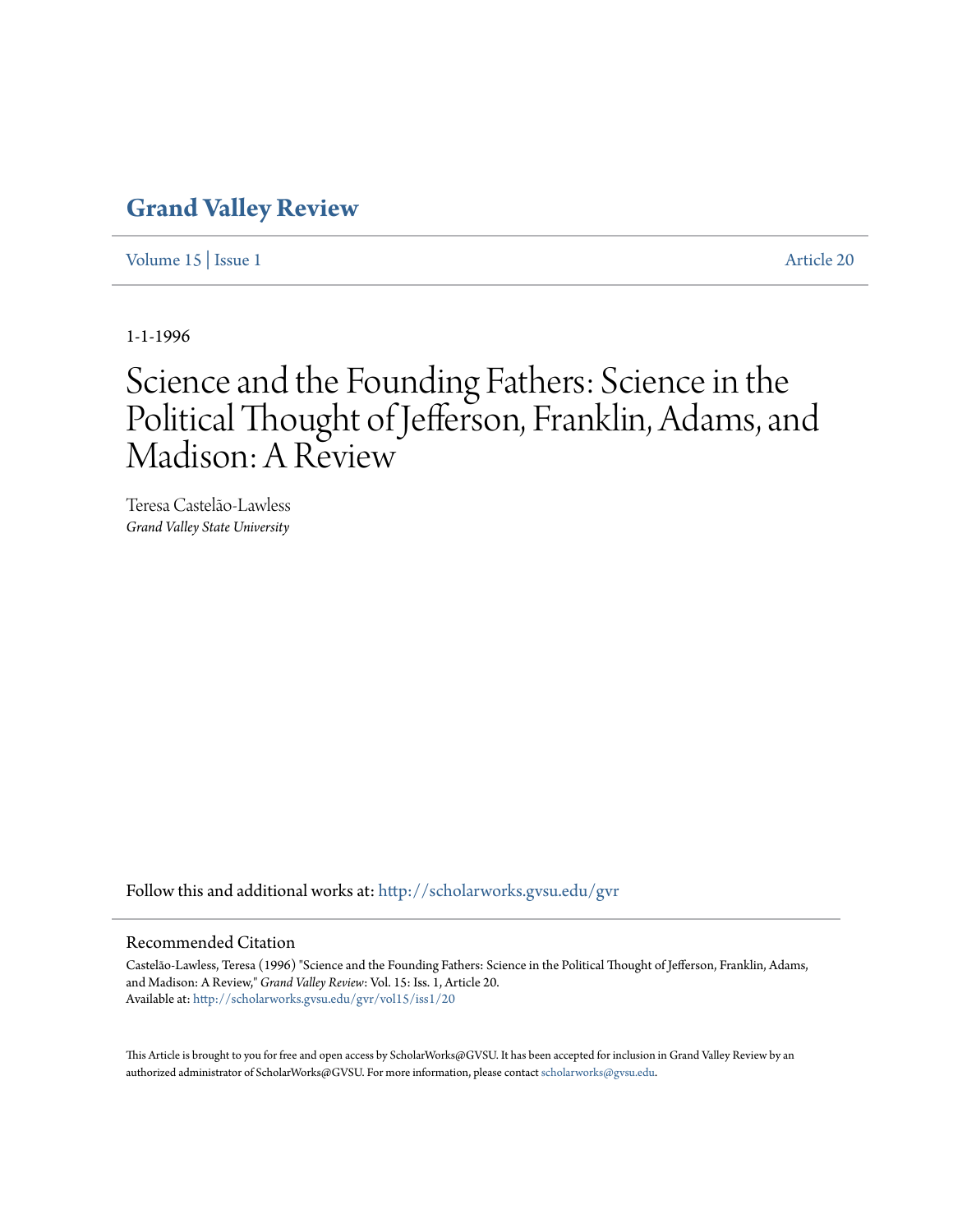## *Science and the Founding Fathers: Science in the Political Thought of Jefferson, Franklin, Adams, and Madison,* **by I. Bernard Cohen, New York: Norton, 1995.**

### *reviewed by Teresa Casteliio-Lawless*

One of the most important claims in contemporary science studies is that scientific knowledge is not value-free but instead is largely influenced by social and political contexts. Although social constructivists have seriously challenged the view that science is objective and thereby provoked a shift in the public's perception of scientific enterprise, the first scholarly research on the *impact of society on science* was undertaken not by social constructivists but by intellectual and social historians, and more recently by historians of science. Cohen returns to the perspective which emphasizes the *impact of science on society*. His purpose is to "determine the degree to which scientific considerations were in any real sense a guide to the political actions of the Founding Fathers."(19) In the process, Cohen rebukes the social constructivists who find the "social" embedded in every scientific fact and the "scientific" in every act of government. However, Cohen counters their excesses with his own.

Cohen's method is a threefold approach to the connection between politics and science. He first explores the scientific or technological interests of Thomas Jefferson, Benjamin Franklin, John Adams, and James Madison, and then gives an overview of their scientific and philosophical education. He tries to establish convincing arguments for his claim that the rhetorical devices used in their political documents include metaphors, analogies, and concepts taken directly from the physical sciences (mainly Newtonian), medicine, and the life sciences. Cohen develops these issues by devoting one chapter to each of the Founders but Madison, who is allotted only eleven pages out of the last chapter, "Science and the Constitution." He further explores these issues in a preparatory chapter, "Science and American History"; in profuse illustrations of the science and technology of the time; and in twelve "supplements." The book contains a reasonable amount of propedeutic notes.

These four Founding Fathers were extraordinarily literate men, having attended some of the most prestigious schools in the country-e.g., William and Mary, Harvard, and Princeton-and showed interest in science throughout their lives. Jefferson and Franklin created scientific theories and technological devices. Jefferson, for instance, invented a new kind of clock, a moldboard for a plow, a revolving bookstand, and a portable desk with a polygraph, the latter of which proved useful when he became a supervisor of patents and inventions. He was also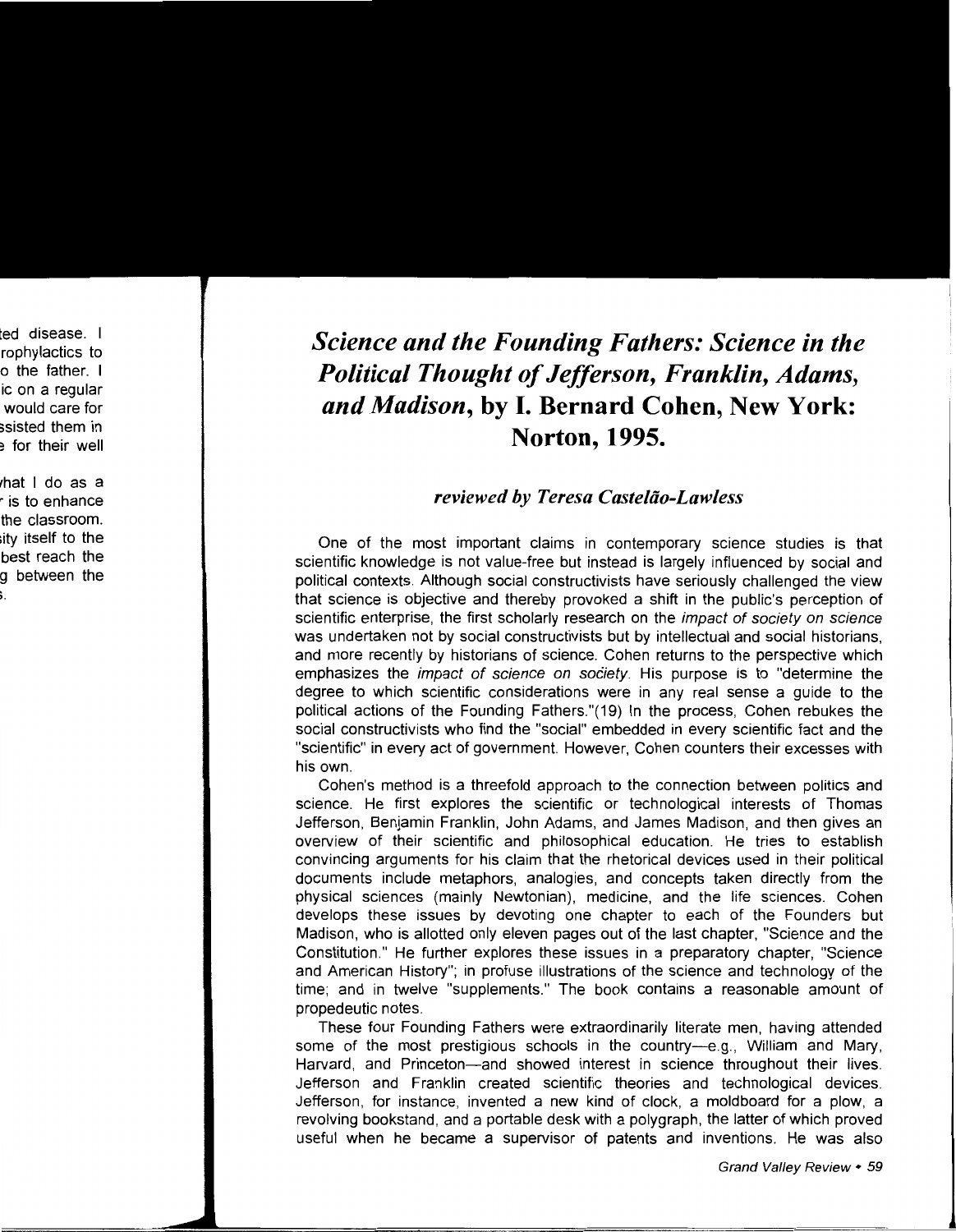interested in physics, astronomy, paleontology, archeology, scientific agriculture, and mathematics, the latter of which proved particularly useful to him when Washington asked him to "assign to each state a number of representatives in the Congress that would accord with the provisions of the Constitution"(88) and later, when he was given the task of building a program "to establish a standard of weights and measures to be used in the United States." (102) In his Notes on the State of Virginia he supported his political opinions with statistical data, information on minerals, customs of the Native Americans, and so on. In the "6th Note," he rebutted with scientific arguments Buffon's position that the species of the New World tended to degenerate and become weaker than those of the Old World.

In a brief analysis of the Declaration of Independence, Cohen shows other connections between Jefferson's scientific views and political thought: for instance, that "Laws of Nature" is a direct reference to Newton's three laws of motion, as spelled out in the Principia, or that Jefferson's love of Euclidean geometry is what led him to consider that the right to equality, life, liberty and the pursuit of happiness are "self-evident truths" (in the same sense as Euclid's axioms are self-evident).

Cohen believes that Franklin's Experiments and Observations on Electricity was "one of the most notable [scientific books] of the age"; (139) that his explanation for the discharging of lightning created "the first satisfactory theory of electrical action" (p. 136), and coined a number of terms for the science of electricity; and that his invention of the lightning rod was convincing proof that science could be applied to everyday problems, even though the acceptance of "Franklin rods" was difficult since a common superstition held that "dire effects would follow from the attempts to interfere with the forces of nature." (164)

Unlike Jefferson, Franklin did not deliberately use scientific metaphors in his political work, because Franklin believed that the purpose of his work was to make "a political point to influence public opinion"; (151) it had to be easily understood for mass consumption. However, in Observations Concerning the Increasing of Mankind and in The Interest of Great Britain Considered with Regard to Her Colonies, and the Acquisitions of Canada and Guadaloupe, he uses comparative statistical data to explain at length the political relations between America and the British Empire, and, anticipating some of Malthus' theories, makes a case for unlimited growth of the populations governed by a system of natural checks and balances. In the second book, he makes a political argument for acquiring Canada and other lands by invoking the authority of numerical data.

John Adams, although not a scientist, also used scientific concepts and principles to defend political positions. Adams' learning of Newtonian science at Harvard under John Winthrop enabled him to use the authority of Newton's third law of motion against the political positions (also "Newtonian") of Benjamin Franklin. The Federalist papers also indicate that Adams used scientific concepts in his political thought: "later in life he developed ideas concerning the system of checks and balances in the American system of government in which he made use of the concept of physical balance and the notion of a giant machine."(.222) However, Cohen is disturbed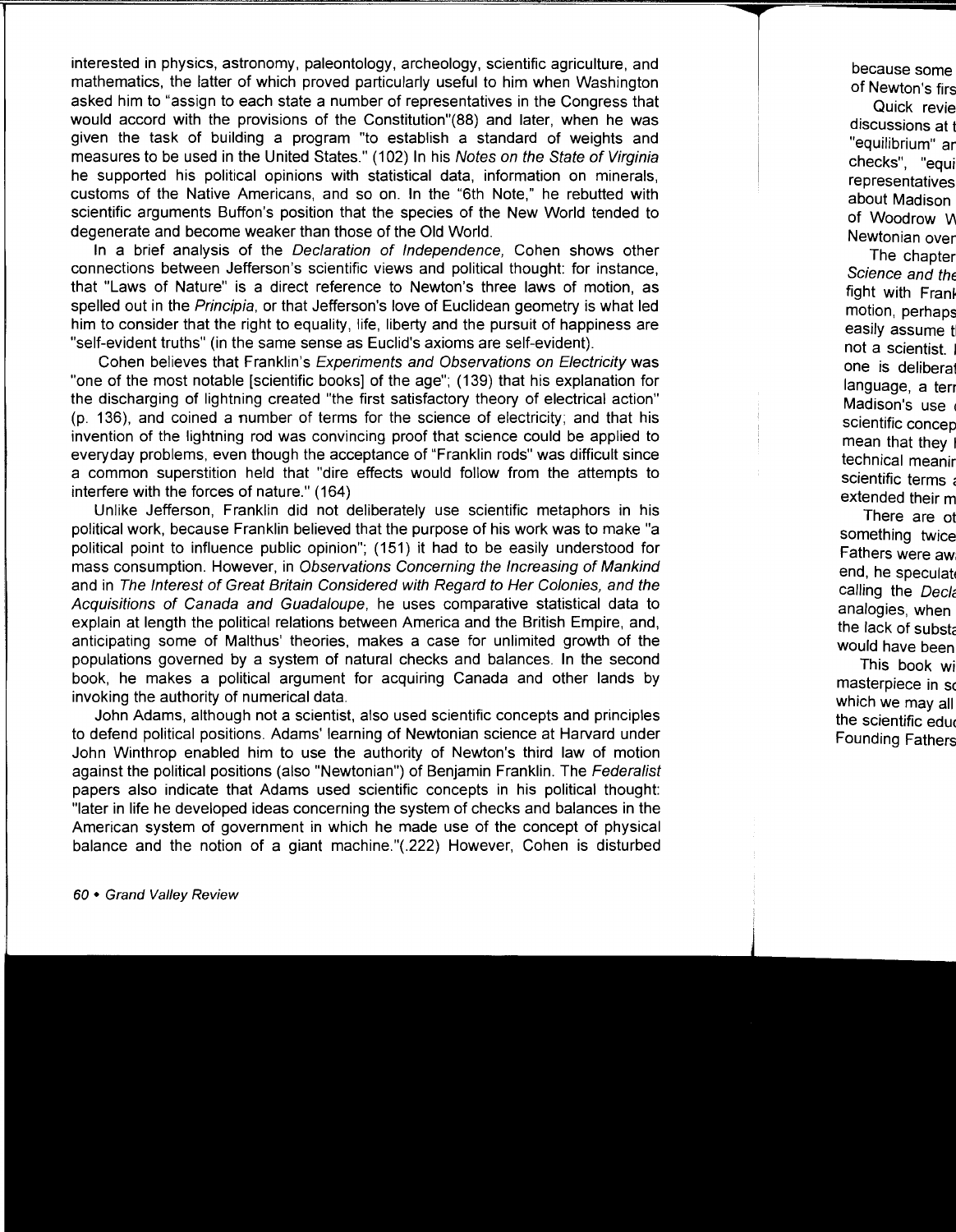because some of Adams' analogies seem to suggest that he had forgotten the sense of Newton's first and third laws of motion.

Quick reviews of James Madison's Federalist papers and his "debates and discussions at the Constitutional Convention" (269) show that scientific concepts, like "equilibrium" and "balance" in such of his expressions as "legislative balances and checks", "equilibrium of power", and "equilibrium of the national house of representatives," are used to make political claims. We do not learn much more about Madison because most of this chapter is devoted to an analysis of the claims of Woodrow Wilson and others that the Constitution of the United States has Newtonian overtones.

The chapter on Adams and the section on Madison are the weakest parts of Science and the Founding Fathers. Cohen says that at a certain point in his political fight with Franklin, Adams was confused about Newton's first and third laws of motion, perhaps because he forgot Winthrop's lessons on the subject. One could as easily assume that Adams did not know enough about these laws; after all, he was not a scientist. Moreover, using scientific concepts does not necessarily mean that one is deliberately making a connection with science. Once introduced into the language, a term may take on a life of its own. The same applies to the case of Madison's use of "balance" and "equilibrium." In fact, ordinary people today use scientific concepts like "relativity," "ego," and "survival of the fittest," but that does not mean that they have read Einstein, Freud, and Darwin, or that they understand the technical meaning of these terms. It seems more reasonable to see 'these originally scientific terms as having been assimilated into the common language and having extended their meanings.

There are other contradictions in this book. Several times Cohen introduces something twice. For instance, in the beginning, he asserts that the Founding Fathers were aware of using scientific metaphors in their political claims; but near the end, he speculates that it might have been unconscious. Also, he overgeneralizes by calling the Declaration of Independence visibly Newtonian in its use of scientific analogies, when all he gives as proof is the document's first two sentences. Indeed, the lack of substantial quotes from primary sources-especially of the very ones that would have been crucial for his argument to hold—is puzzling.

This book will not be considered a classic in the history of science, nor a masterpiece in social and political theory, but it is a good lesson on the extremes to which we may all fall prey to prove a pet theory, and it is an interesting introduction to the scientific education and the scientific and political accomplishments of these four Founding Fathers.